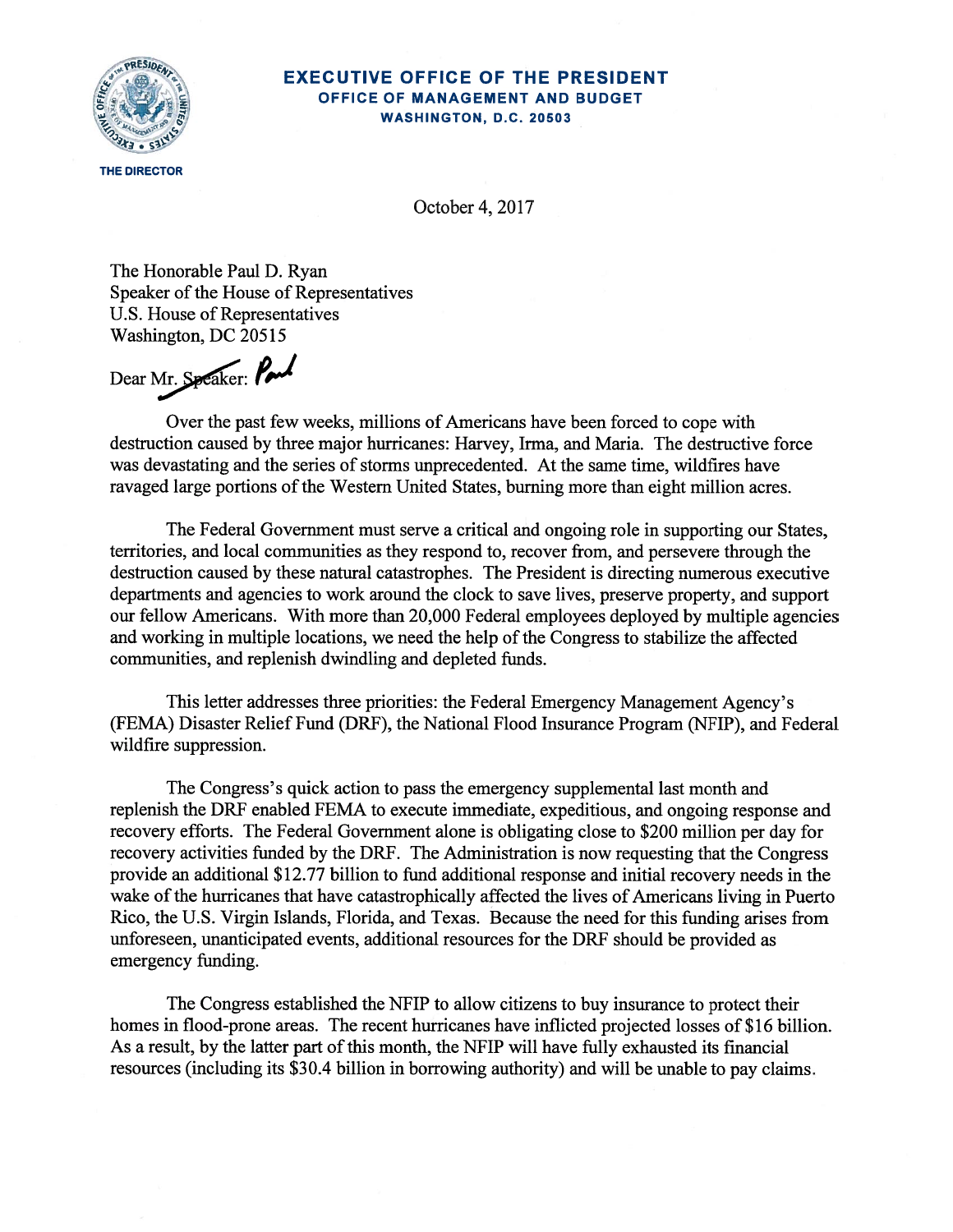Put plainly, the NFIP is not designed to handle catastrophic losses like those caused by Harvey, Irma, and Maria.

The NFIP is simply not fiscally sustainable in its present form.

To be sure, the NFIP requires immediate financial relief to fulfill its obligations to its policyholders, but the program must also be reformed to place it on a sound financial footing and to enable the private market for flood insurance to expand. The Congress, therefore, should authorize the NFIP to establish a means-tested affordability program that allows low-income policyholders to maintain subsidized rates. This measure to keep the program affordable for those who need it should be paired with accelerated premium increases for policyholders who can afford to pay risk-based rates, pursuant to limits in current law. The Administration also proposes improving the program's management of properties that have sustained multiple losses. To allow the private market to expand, the Administration proposes phasing out the issuance of NFIP policies for newly constructed homes and for commercial customers, strengthening FEMA's ability to share the risk of flood losses with private insurance companies, and removing barriers for customers who may want to switch to private carriers. These reform proposals are further described in an enclosure to this letter, and the Administration looks forward to working with the Congress to enact them.

In addition to these reforms, the Congress needs to address how the NFIP will meet its current and anticipated outstanding obligations, while remaining viable for future needs. The Administration proposes cancelling \$16 billion of the program's existing debt. Because the need for this funding arises from unforeseen, unanticipated events, this debt cancellation should be provided as an emergency requirement for budgetary purposes.

While the Nation is repairing the damage caused by Hurricanes Harvey, Irma, and Maria, severe wildfires have been raging on the west coast, as fire danger indices have hit record levels across large portions of the Pacific Northwest, Northern Rockies, and Northern California. This caused the Department of Agriculture's (USDA) U.S. Forest Service to exhaust its entire 2017 wildland suppression budget authority in September, forcing it to fund additional operations through transfers from its non-fire accounts and from the Department of the Interior (DOI). Accordingly, the Administration is requesting \$576.5 million to support these heroic firefighting efforts. Because the need for this funding arises from unforeseen, unanticipated events, additional resources for the U.S. Forest Service should be provided as emergency funding.

The Administration believes that the problem of wildfire "borrowing" must be addressed in a more structured, long-term manner. However, additional funding alone will not reverse the worsening trend of catastrophic wildfires that threaten our forests, critical habitats, and communities that border public lands. Active forest management and other reforms must be part of the solution to curb the cost and destruction of wildfires. Any long-term funding solution must also be structured so that it does not degrade the Nation's ability to respond to natural disasters, such as the recent hurricanes. The Administration looks forward to working with the Congress to develop a long-term solution that address these needs.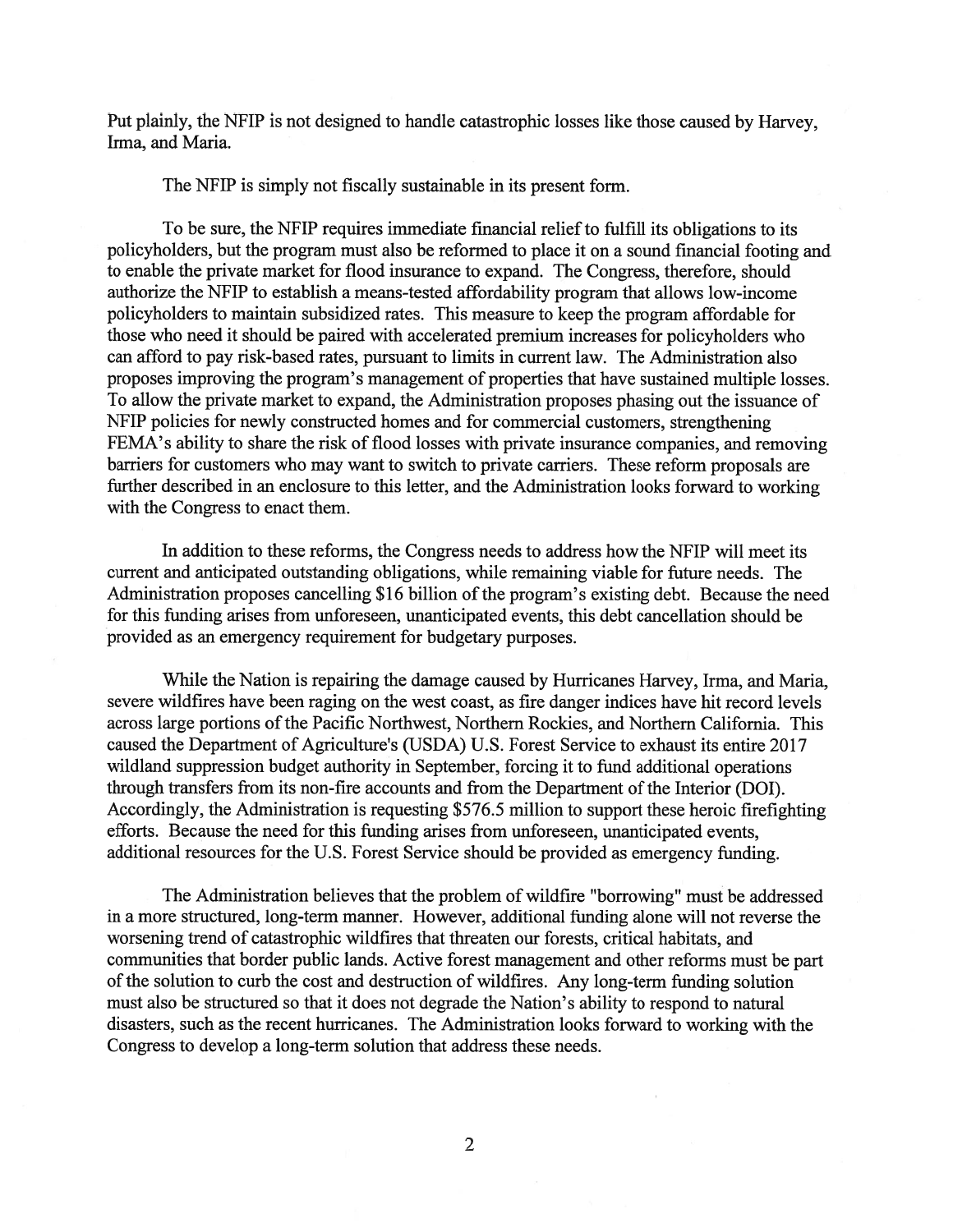It is critical that the Congress provide the urgently needed resources requested for the DRF, NFIP, USDA, and DOI as expeditiously as possible. To ensure a robust recovery, Federal agencies are working diligently to collect the information they need to generate thorough and well-justified cost estimates for the rebuilding efforts that will be required. It can take up to 90 days after a major hurricane to finalize recovery cost estimates, and the Administration is committed to properly quantifying the costs of the necessary permanent repair work as quickly as possible.

We will also prioritize agencies' efforts to finalize future estimates for longer-term rebuilding needs, which will be submitted to the Congress in time to be considered as part of the Fiscal Year 2018 appropriations process. I will be issuing a memorandum to agencies in the near future directing them to identify where additional funding and authorities may be necessary to support recovery efforts.

With two more months of hurricane season remaining and wildfires continuing to burn in the West, we must act expeditiously to ensure that communities have the assistance they need, when they need it. As always, I stand ready to work with you to achieve the objectives described in this letter.

Sincerely,

Mick Mulvanev Director

Enclosure

Identical Letter Sent to The Honorable Michael R. Pence, The Honorable Mitch McConnell, The Honorable Charles E. Schumer, The Honorable Nancy Pelosi, The Honorable Rodney Frelinghuysen, The Honorable Thad Cochran, The Honorable Nita M. Lowey, and The Honorable Patrick Leahy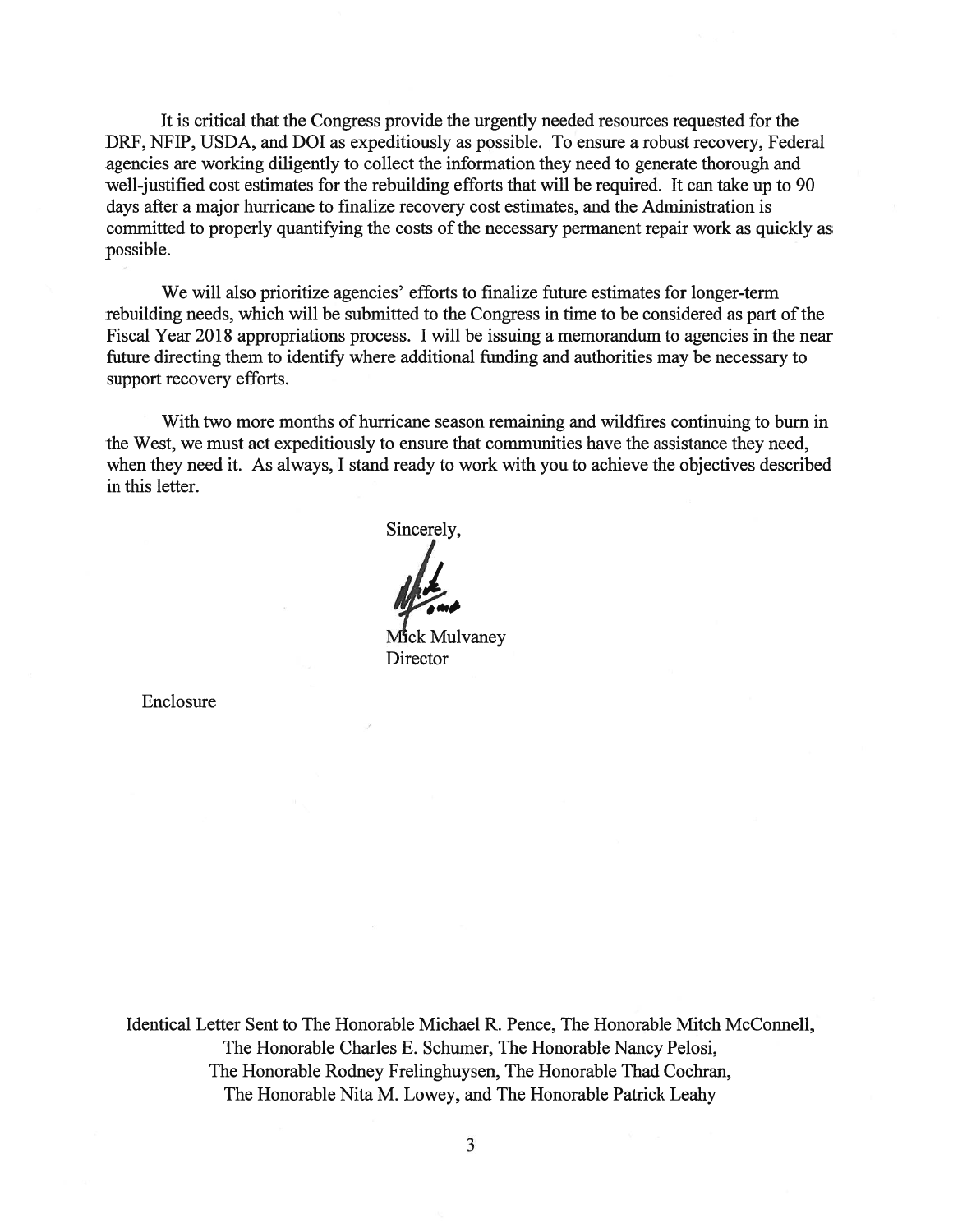## **NFIP Reform Proposals**

Below is a summary of proposals to reform the National Flood Insurance Program (NFIP) that the Administration supports, many of which Members of Congress have strongly supported in the past. The Administration looks forward to working with the Congress to enact these muchneeded reforms and can provide legislative text as required.

## *Summary of Proposed Reforms*

- **1. Establish means-tested affordability program for policyholders earning less than 80 percent of area median income (AMI) starting in 2021** – Establish a means-tested affordability program for low-income policyholders who face rate increases under current law. The Department of Housing and Urban Development defines households earning less than 80 percent of AMI as "low income." The Federal Emergency Management Agency (FEMA) estimates 26 percent of NFIP policyholders in Special Flood Hazard Areas (SFHAs), and 21 percent of policyholders outside their areas, meet this definition of "low income." This targeted affordability program will shield low-income policyholders who currently receive discounts or subsidies (based on the location or age of their structure) from substantive rate increases that they would otherwise experience under existing law. Once FEMA establishes the means-tested affordability program, such policyholders would see minimal annual increases.
- **2. Identify and address multiple-loss properties (aka "extreme repetitive loss")**  Enable the NFIP to more effectively identify multiple-loss properties by creating a new category of "extreme repetitive loss" properties. Give FEMA the authority to discontinue NFIP coverage for extreme repetitive loss properties following another flood loss that occurs after enactment of the reforms, if it is not in the best interest of the program's financial solvency to renew coverage or make an offer of mitigation.
- **3. Authority to transfer between the Reserve Fund and the National Flood Insurance Fund** – Enable FEMA to transfer funds between the NFIP's two accounts—Reserve Fund ("savings") and National Flood Insurance Fund ("checking")—to facilitate payment of claims and maximize investment opportunities to generate additional revenue.
- **4. Increase the Reserve Fund Assessment**  After addressing the NFIP's liquidity, position the program to more effectively manage its financial exposure by achieving the statutorily-directed minimum Reserve Fund Ratio. Exempt Reserve Fund Assessments from the statutory 18 percent (per policy) cap on annual rate increases. Utilize FEMA's existing authority to adjust Reserve Fund Assessments for all policyholders, including those receiving subsidies, to raise annual revenues when the Reserve Fund balance falls below set levels, as set forth in the chart below.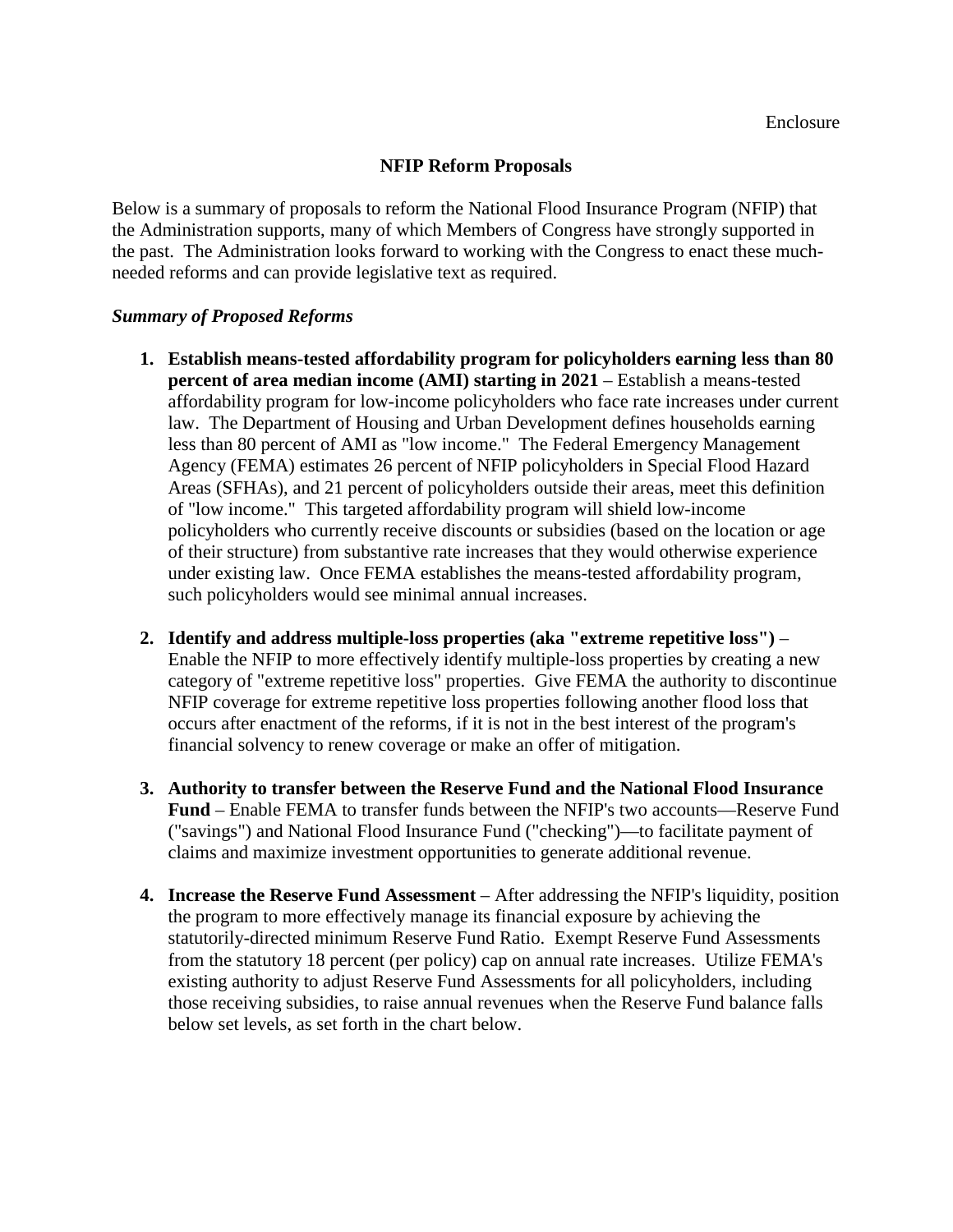| <b>Reserve Fund Balance</b>     | <b>Annual Reserve Fund Revenue Target</b> |
|---------------------------------|-------------------------------------------|
| (% of \$12B Reserve Fund Ratio) | (% of \$12B Reserve Fund Ratio)           |
| Less than 50%                   | 10%                                       |
| Between 50% and 75%             | 7.5%                                      |
| Between 75% and 100%            | 5%                                        |
| Greater than 100%               | n/a                                       |

- **5. Phase out new NFIP policies for newly-constructed homes and commercial customers** – After January 1, 2021, prohibit the NFIP from selling a flood insurance policy on any structure newly constructed in a SFHA, or constructed after FEMA has newly identified the area as a SFHA. Under the NFIP, all new construction in participating communities must already comply with flood resistant building standards, making new construction in those communities a risk the private market may want to insure. Likewise, prohibit the NFIP from selling new flood insurance policies for commercial structures (regardless of date of construction or location). The NFIP should continue offering flood insurance for commercial properties with existing continuous flood coverage (running with the property versus the specific owner), but not take on any new business.
- **6. Amend and modernize the NFIP "Part A" authorities and improve program design** – Encourage private insurance companies to risk private capital in selling Federal flood
	- insurance in SFHAs by:
		- a. Clarifying that FEMA can operate the NFIP under both Parts A and B of the National Flood Insurance Act;
		- b. Authorizing FEMA to enter into arrangements with pools or individual insurance companies under Part A; and
		- c. Broadening FEMA's ability to enter into all types of reinsurance agreements with insurance companies and pools under Part A.
- **7. Remove barriers to switching to private policy** Clarify that private flood policies can satisfy the NFIP's mandatory purchase requirement, and permit such policies to satisfy the NFIP's continuous coverage requirement.
- **8. Eliminate the Write Your Own (WYO) company non-compete clause**  Direct FEMA to remove the clause from the WYO company arrangement that prohibits WYO companies from selling private flood insurance products that compete with the NFIP's products. Doing so would not change the Privacy Act's restrictions on the use of NFIP customer data, nor would it affect applicable restrictions under the Federal Information Security Management Act.
- **9. Eliminate "pain points" related to proof of loss** *–* A proof of loss (POL) is a policyholder's statement of the amount of money being requested from the NFIP, signed and sworn to by the policyholder with supporting documentation. Policyholders often hesitate to sign a POL because they view it as the final amount that they can be paid for their loss. The POL requirement may delay claim settlements, and is generally seen as burdensome because the insurance industry does not require anything like it. The